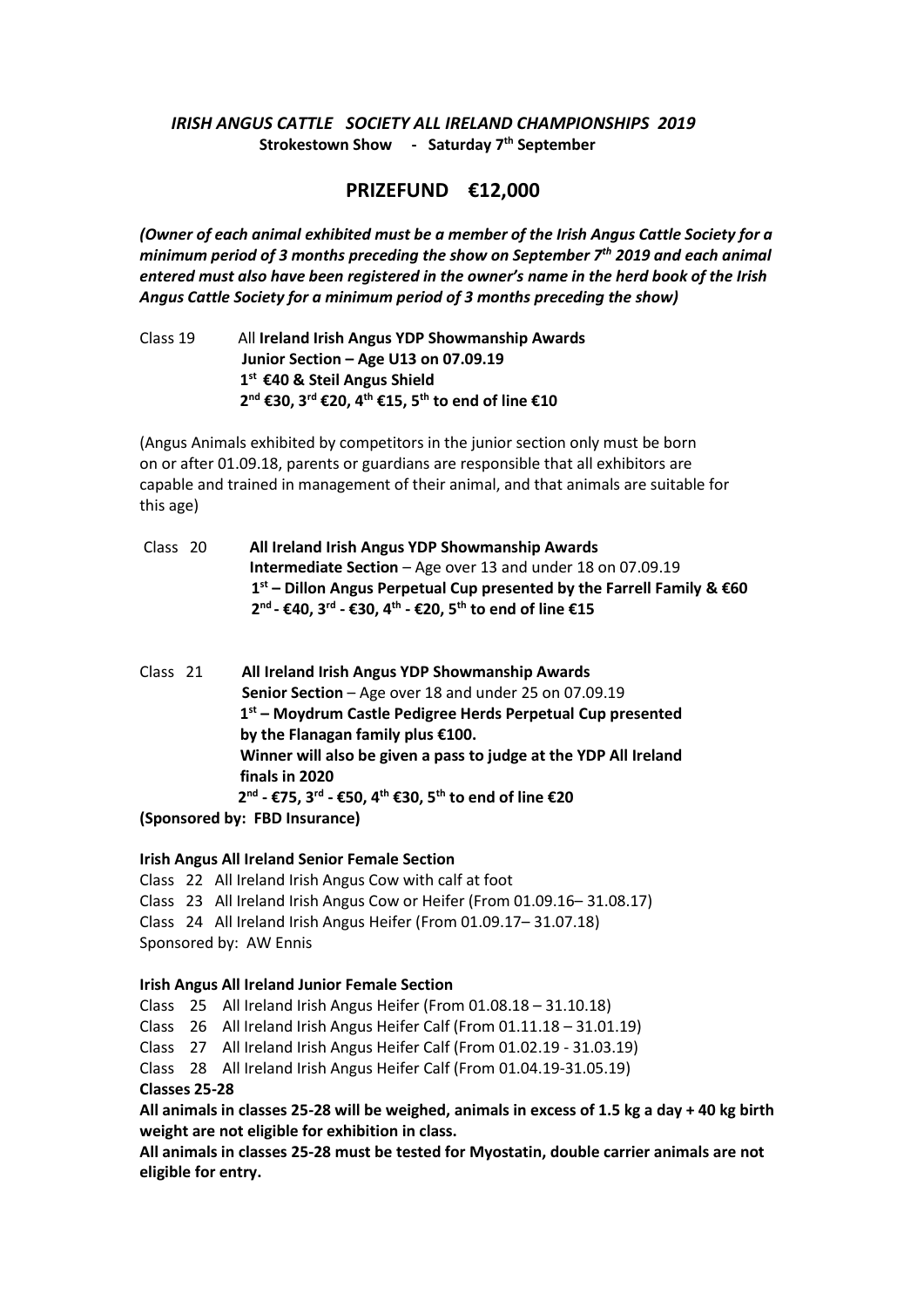Prizes in classes 22-28 **1 st:** €230, **2 nd** €145, **3 rd €**120, **4 th** €90, **5 th €**65 Winner of class 22 will receive the "Sheahan Perpetual Cup". Winner of class 28 will receive the "Mullooly Trophy" presented by the Mullooly family. *Junior Classes sponsored by: Progressive Genetics, Aurivo Co-Op Soc. Ltd., Kepak. (Depending on Class sizes – classes may be amalgamated)*

#### **Irish Angus All Ireland Senior Male Section**

- Class 29 All Ireland Irish Angus Senior Bull born on or before 31.08.17 Sponsored by AW Ennis
- Class 30 All Ireland Irish Angus Intermediate Bull from 01.09.17 31.07.18

#### **Irish Angus All Ireland Junior Male Section**

Class 31 All Ireland Irish Angus Bull (From 01.08.18 – 31.10.18)

Class 32 All Ireland Irish Angus Bull Calf (From 01.11.18– 31.01.19)

Class 33 All Ireland Irish Angus Bull Calf (From 01.02.19 - 31.03.19)

Class 34 All Ireland Irish Angus Bull Calf (From 01.04.19 - 31.05.19

**All animals in classes 31-34 will be weighed, animals in excess of 1.7 kg a day + 45 kg birth weight are not eligible for exhibition in class.**

**All animals in classes 31-34 must be tested for Myostatin, double carrier animals are not eligible for entry.**

Prizes in classes 29-34 **1 st:** €230, **2 nd** €145, **3 rd €**120, **4 th** €90, 5**th €**65

Junior Classes sponsored by: Progressive Genetics, Aurivo Co-Op Soc. Ltd, Kepak, FarmLab Diagnostics.

Winner of class 34 will receive the "Mullooly Trophy" presented by the Mullooly family. (Depending on class sizes – Classes may be amalgamated)

Class 35 **Best Pair of animals bred by exhibitor**. **1 st**: €150 & Trophy **2 nd** €100, **3 rd** €75, **4 th** €50, **5 <sup>t</sup>**<sup>h</sup> €25

Class 36 **Best Group of three**

**1 st**: €150 & "The Drogheda Cattle Traders Cup" 2**nd** €100, **3 rd** €75, **4 th** €50, **5 th** €25

#### **All Ireland Angus X Heifer Championship**

**Class 37 Traditional All-Ireland Angus X Heifer suitable for breeding or export showing prominent Angus Characteristics (strictly no pedigree or continental traits) 1 st €200 & Trophy 2nd €150, 3rd €100**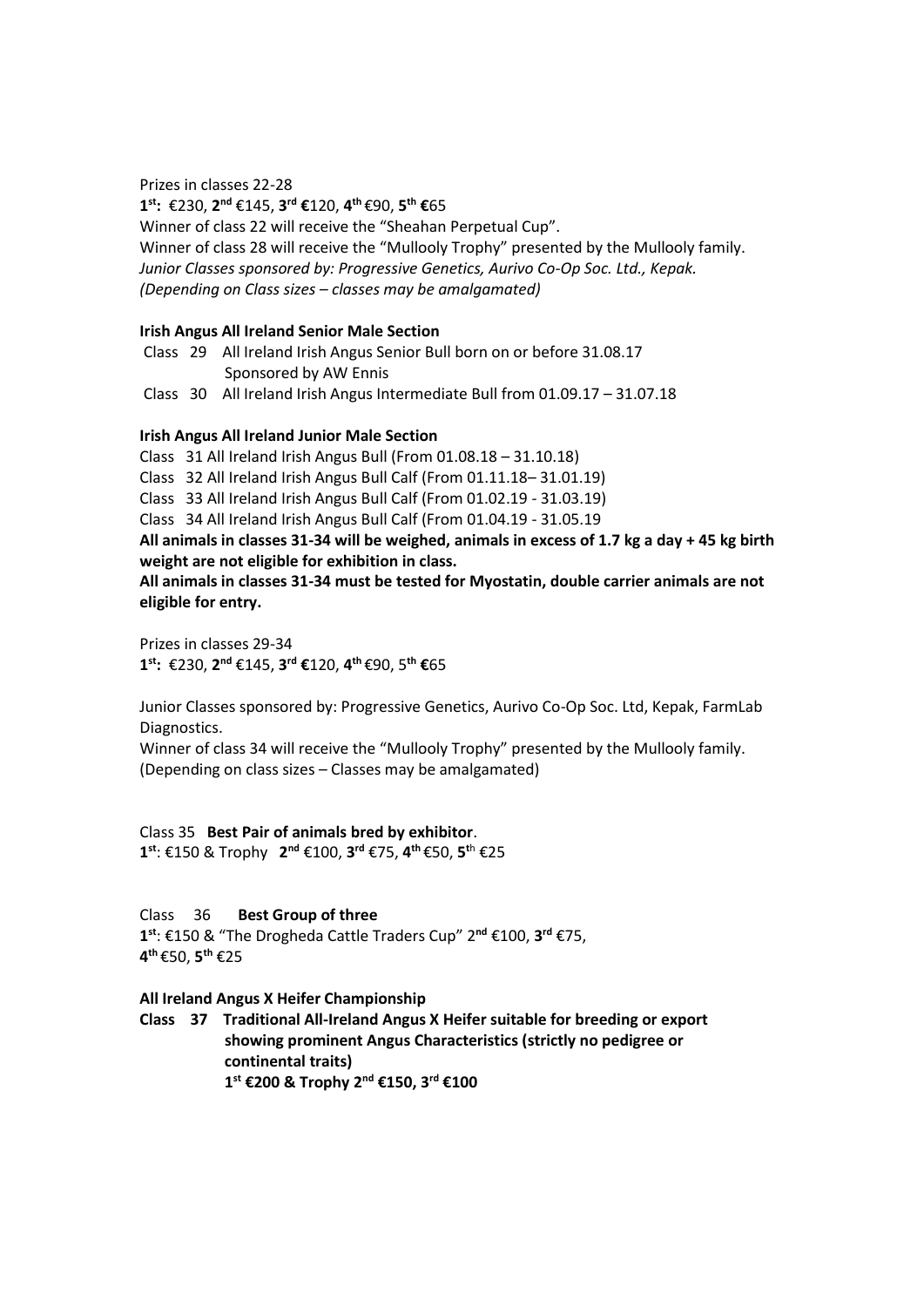### **CHAMPIONSHIPS**

# **ALL IRELAND IRISH ANGUS JUNIOR FEMALE CHAMPION**

Prize €200 plus Leitrim Crystal Trophy

**ALL IRELAND IRISH ANGUS JUNIOR FEMALE RESERVE CHAMPION** Prize: €150 & Special Rosette

 $(1<sup>st</sup>$  and  $2<sup>nd</sup>$  prize winners in classes 25-28 will compete in this championship)

**ALL IRELAND IRISH ANGUS JUNIOR MALE CHAMPION** Prize €200 plus Leitrim Crystal Trophy

**ALL IRELAND IRISH ANGUS JUNIOR MALE RESERVE CHAMPION** Prize: €150 & Special Rosette

 $(1<sup>st</sup>$  and  $2<sup>nd</sup>$  prize winners in classes 31-34 will compete in this championship)

**ALL IRELAND IRISH ANGUS SENIOR FEMALE CHAMPION** Prize: €300 & AW Ennis Shield & Sash

**ALL IRELAND IRISH ANGUS SENIOR FEMALE RESERVE CHAMPION** Prize €200 & Special Rosette

 $(1<sup>st</sup>$  and  $2<sup>nd</sup>$  prize winners in classes 22-24 will compete in this championship)

**ALL IRELAND IRISH ANGUS SENIOR MALE CHAMPION** Prize: €300 & AW Ennis Shield & Sash

**ALL IRELAND IRISH ANGUS SENIOR MALE RESERVE CHAMPION**  Prize: €200 & Special Rosette

(1<sup>st</sup> and 2<sup>nd</sup> prize winners in classes 29-30 will compete in this championship)